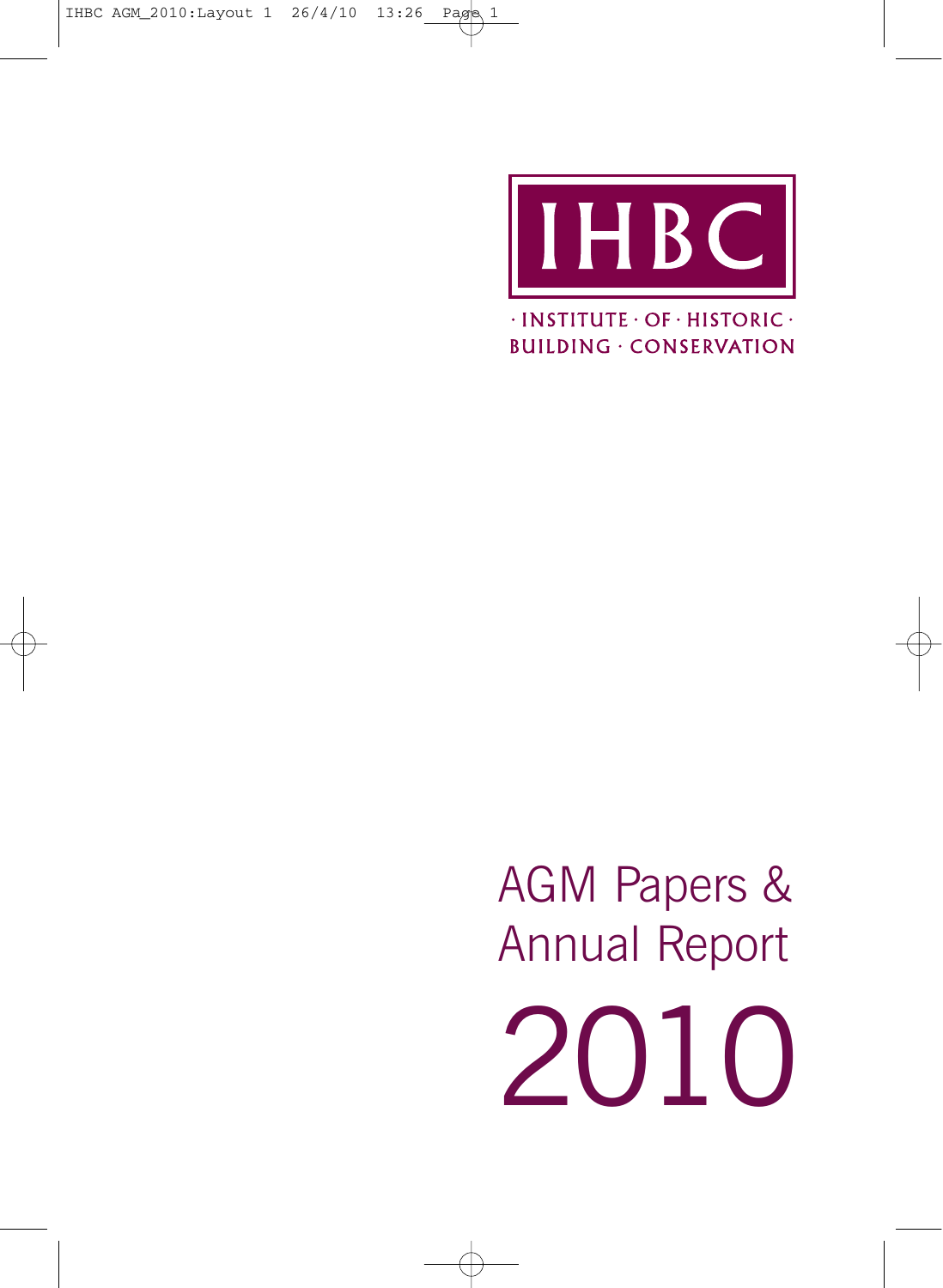# The Institute of Historic Building Conservation ANNUAL GENERAL MEETING

**5.00 pm, Friday 11 June 2010 at The Royal College of Physicians Wolfson Theatre, St Andrews Place, Regent's Park, London**

# **AGENDA**

- 1 Apologies for absence
- 2 Minutes of the Annual General Meeting of The Institute of Historic Building Conservation held on Friday 12 June 2009 at The Palace Hotel, Buxton, Derbyshire SK17 6AG
- 3 Council's report
- 4 Financial statement and Treasurer's report

Resolution 1 – Accounts

To receive the reports of the Hon Treasurer and Council for the financial year 1 October 2008 to 30 September 2009 and to approve the accounts for that period

Resolution 2 – Auditors

To appoint Larking Gowen, chartered accountants, as auditors to the institute, to hold office from the conclusion of the present General Meeting until the conclusion of the next General Meeting at which accounts in respect of an accounting reference period are laid

- 5 Election of Officers and notification of nomination of branch representatives
- 6 Motions to the AGM
	- 6.1 Constitutional amendment: Registration as a charity in Scotland
	- 6.2 To note and welcome the publication of the disciplinary procedures relating to professional conduct, posted on the IHBC's website in April 2010
	- 6.3 To adopt the IHBC's Corporate Business Plan 2010-15.

*At the time of going to press no motions had been received at the institute's offices.*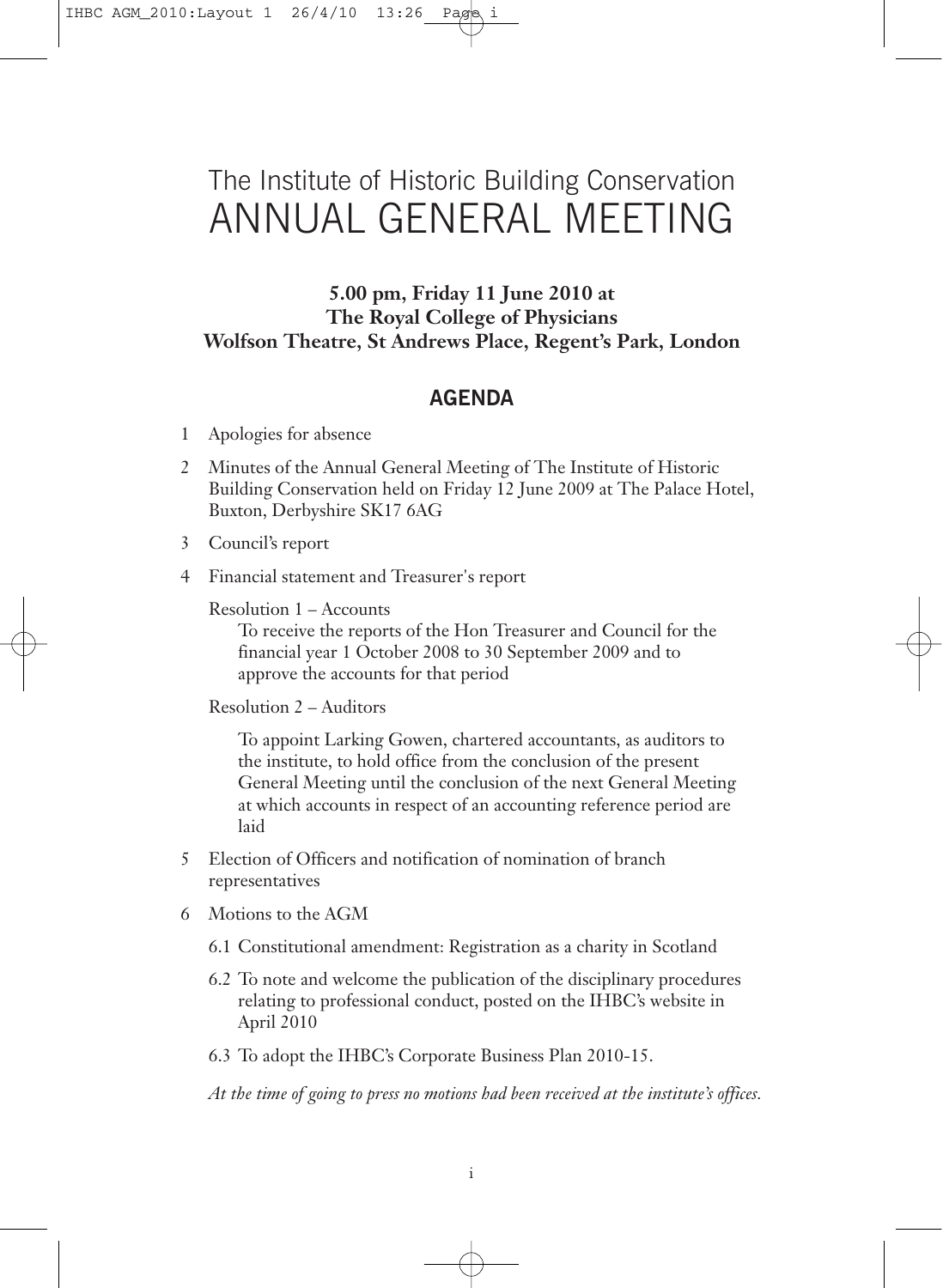# **THE INSTITUTE OF HISTORIC BUILDING CONSERVATION**

www.ihbc.org.uk

Registered as a Charity, Number 1061593

Company Limited by Guarantee Registered in England Number 3333780

### **Registered Office**

3 Stafford Road, Tunbridge Wells, Kent TN2 4QZ

#### **Business Office**

Jubilee House, High Street, Tisbury, Wiltshire SP3 6HA Tel 01747 873133 Fax 01747 871718 admin@ihbc.org.uk

#### **President**

Eddie Booth, 1 Querns Lane, Cirencester, Gloucestershire, GL7 1RL president@ihbc.org.uk

### **Chairman**

Dave Chetwyn, 142 Richmond Street, Penkhull, Stoke-on-Trent, Staffordshire, ST4 7DU chair@ihbc.org.uk

### **Company Secretary**

Richard Morrice 3 Stafford Road Tunbridge Wells Kent TN2 4QZ secretary@ihbc.org.uk

#### **Director**

Seán O'Reilly (Post) The Glasite Meeting House, 33 Barony Street, Edinburgh EH3 6NX director@ihbc.org.uk

These documents were prepared by Richard Morrice and the IHBC National Office.

# **CONTENTS**

| Council's report for the year ending<br>30 September 2009                                                                                                                          | 1  |
|------------------------------------------------------------------------------------------------------------------------------------------------------------------------------------|----|
| Accounts for the year ended<br>30 September 2009                                                                                                                                   | 10 |
| Election of Officers and nomination of<br>branch representatives                                                                                                                   | 12 |
| Motions to the AGM                                                                                                                                                                 | 13 |
| Minutes of the Annual General Meeting of<br>The Institute of Historic Building<br>Conservation held on Friday 12 June<br>2009 at The Palace Hotel,<br>Buxton, Derbyshire SK17 6AG, |    |

and the matters arising 14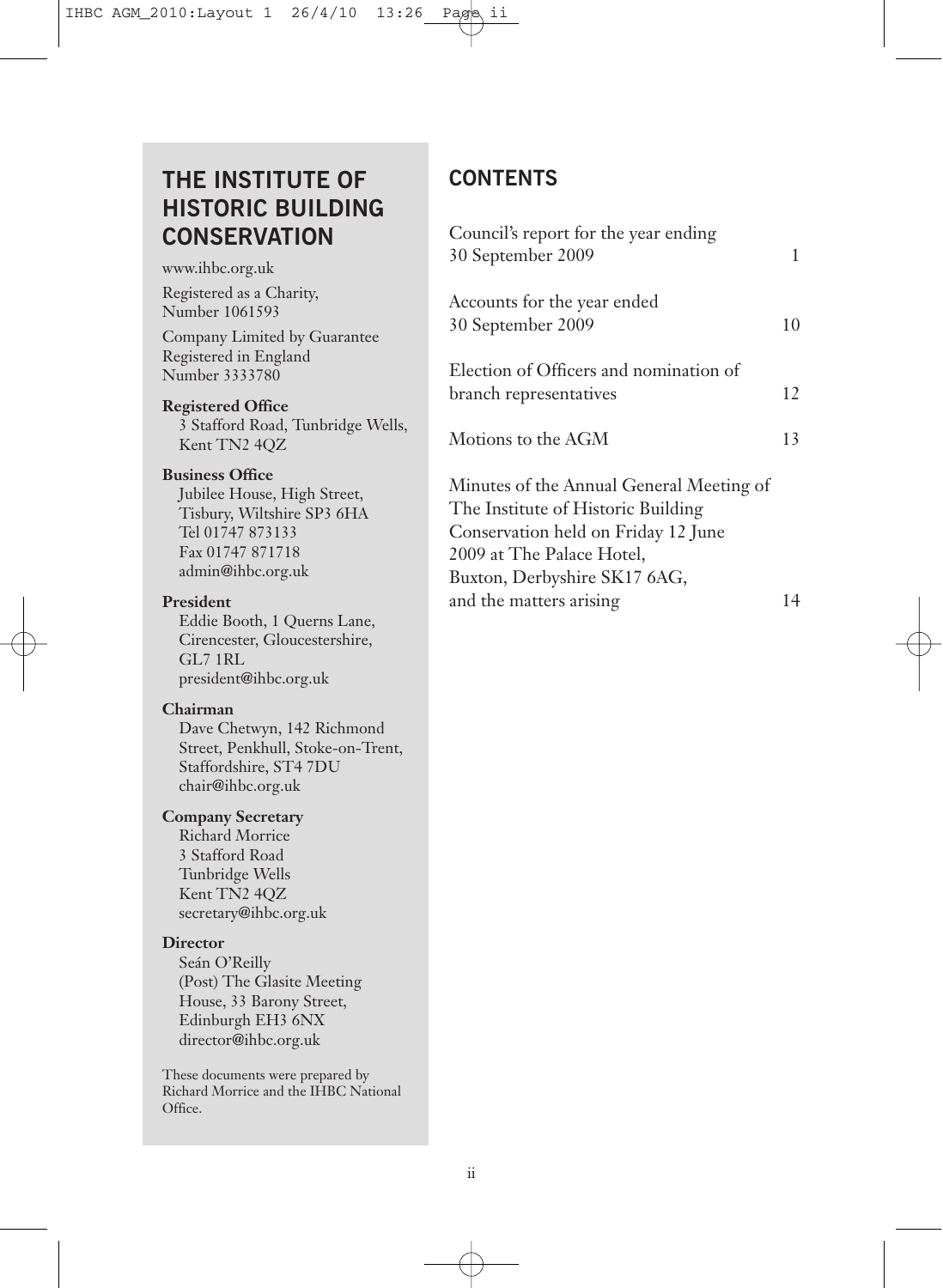# **COUNCIL'S REPORT**

The Council presents its annual report and financial statements for the year ended 30 September 2009.

# **OBJECTIVES**

The company is a charity and exists to promote, for the benefit of the public, the conservation of and education and training in the conservation and preservation of buildings, structures, areas, gardens and landscapes which are of architectural or historical value in the UK insofar as it lies within the duties and responsibilities of any person whose principal professional skills are to provide specialist advice in such conservation and preservation.

# **PUBLIC BENEFIT**

The Directors confirm that, in exercising their powers and duties, they have complied with their duty to have due regard to the guidance on public benefit published by the Charity Commission.

The IHBC's key activities are:

- setting standards for conservation practice throughout the UK and improving education and training in conservation
- raising the profile of conservation and promoting its role in economic and social regeneration
- supporting excellence in all aspects of conservation, whether in the identification, analysis, repair and reuse of historic buildings or in new design in historic settings
- stimulating debate on how the role of conservation should develop, organising its own training events and further developing its branch network in the UK and beyond, encouraging the exchange of information between practitioners at all levels.

# **ORGANISATIONAL STRUCTURE**

The institute is governed by a Council with up to 22 voting members made up of up to nine elected officers (Chair, Vice-Chair, Secretary, Treasurer & five officers serving as committee chairs) and up to 13 representatives of regional branches. Council is also advised by non-voting officers co-opted by Council, including the President, and by five committees, each chaired by an elected officer: Finance & Resources, Membership & Ethics, Educational Training & Standards, Policy, and Communications & Outreach. These committees help oversee a range of advisory sub-committees, representatives and panels.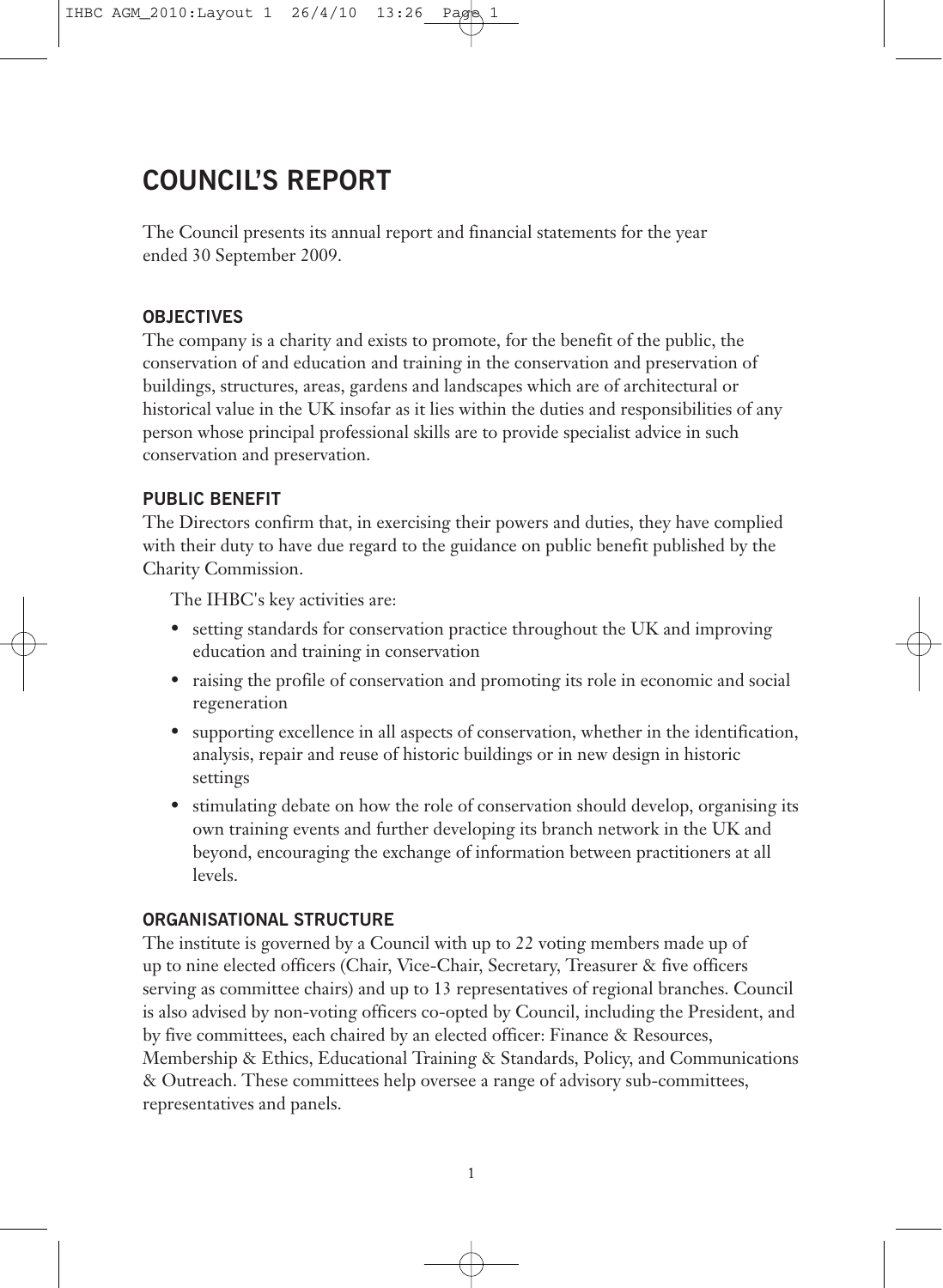#### **RESULTS**

The gross resources arising in the year amounted to £324,856 (2008: £307,673). Overall, the charity's incoming resources exceeded its expenditure by £649 (2008: £14,886 deficit). The small surplus for the year is due to expenditure on increasing the charity's capacity to deal with projects, as recommended by fund providers. The charity reserves are sufficient to allow us to do this, and maintain levels of reserves within our reserves policy.

### **ACTIVITIES AND DEVELOPMENTS DURING THE YEAR**

The IHBC has continued to grow in both size and influence over the past year, while the wider world has also transformed itself, recovering from the immediate threats of a systemic breakdown in the world's financial system.

Indeed the Institute has survived that stage of recession in remarkably good health, though we must not be complacent. Our last financial year marked a milestone for the Institute, with membership increasing to more than 2,000 for the first time. This represents a 30% increase over 30 months. And in response to our multi-disciplinary nature, we have continued to strengthen links with other professional bodies where we have common membership, working jointly the RTPI, RIBA, RICS and others. We also became a member the National Planning Forum.

Continuing initiatives that now go back some years, our push to raise the IHBC's profile and media presence has also been bearing fruit, including interviews on national radio and coverage in a range of publications. In terms of influencing and lobbying we have maintained our improved links to government, from ministers to their departments and officers, both in UK and in devolved governments. We have also developed other influencing activities and have been represented on a range of steering and stakeholder groups. These activities have made a real difference to outcomes in many instances. In practical terms, IHBC Enterprises, our trading arm, has become firmly established within our business operations, as we use it to run projects, conferences and events, including our Annual School (which had record attendance last year). This helps us carry out business activity that has a genuine connection with the aims of the IHBC and the sector. For example our HESPR scheme - Historic Environment Service Providers' Recognition - is the third most popular destination on the IHBC web site, after the home and jobs pages, and we know it will become an important resource for anyone looking for conservation professional advice.

As always, IHBC depends on the commitment and enthusiasm of both its paid staff and volunteers. The Institute would not be able to deliver its extensive programme without the hard work of its staff and the many hours given freely by its volunteers. Volunteering is a way for members to support the work of the Institute develop new skills and gain experience beyond that available through paid employment. I would like to thank both for the time and effort they have devoted to achieving the IHBC's ambitions.

This has helped us continue our second decade on a high with, among other defining achievements, our record membership; our 'NewsBlog' as the definitive news service for the sector; our record-breaking School in Buxton; our high profile; our Branch Connection Day – the first of many – all together confirming our place in a vibrant future conservation, despite any wider turmoil in the sector. Our new Corporate Strategy 2010-15, built on extensive consultation over the year in question, reflects that positive but realistic outlook, and I hope and expect a positive reception to it from our stakeholders and our membership.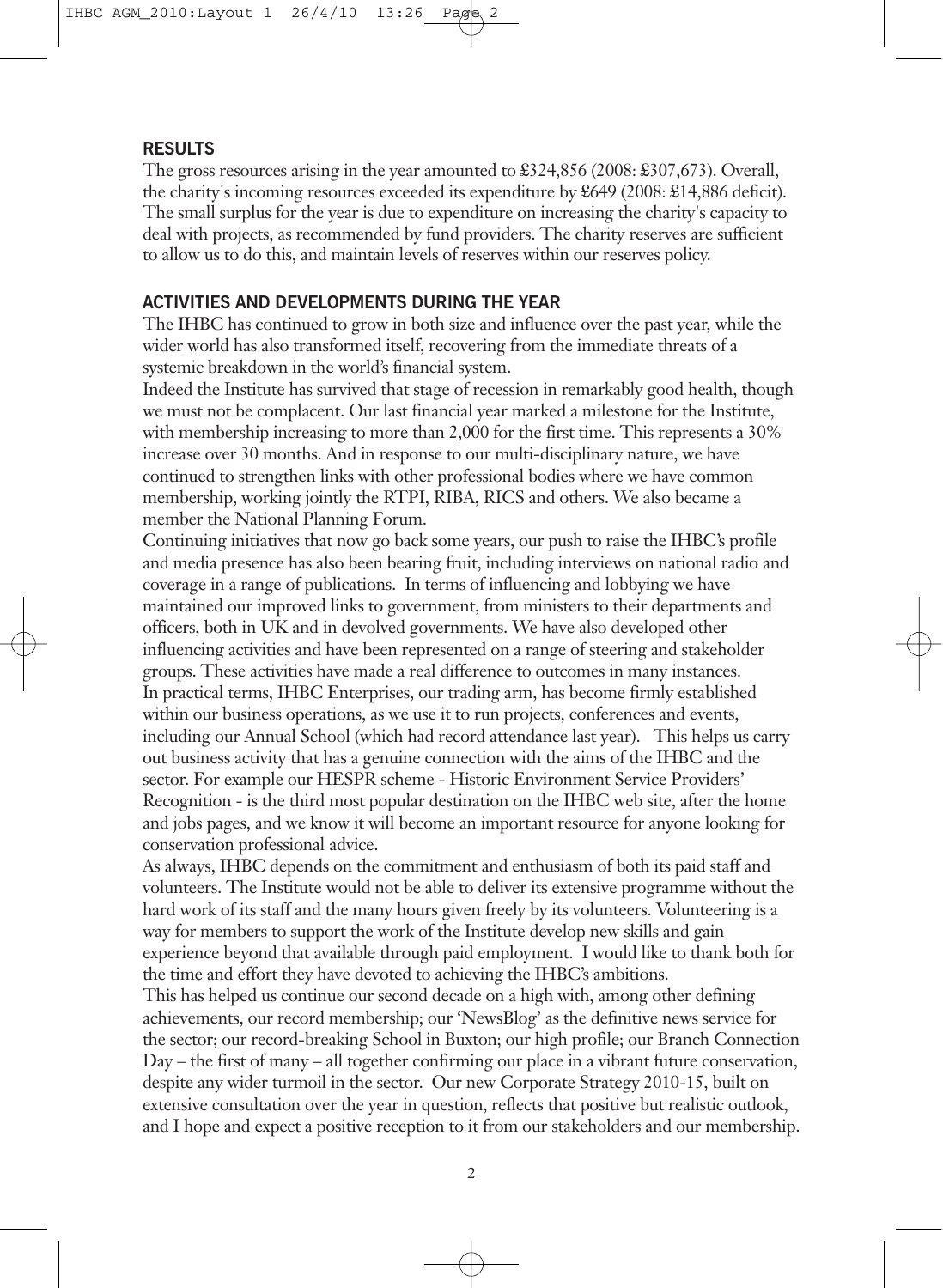In summary, this year the IHBC, with staff, volunteers and partners, has:

- held four council meetings, supported by committee meetings, and the AGM
- produced five issues of the institute's journal *Context*
- published, with the support of our publisher, Cathedral Communications, the institute's ninth *Yearbook*
- through consultation, including two web-based surveys, laid the foundation for a new *Corporate Plan 2010-15,*
- consolidated our trading arm, IHBC Enterprises which has then among other things:
	- handled all business arrangements for the Buxton Annual School, forthcoming Annual Schools, Cardiff conference and Branch conferences and other events
	- successfully and profitably dealt with letting of Exhibition Space and Literature Distribution and extensive sponsorship at the Annual School and Cardiff Conference
	- completed the survey of the Local Authority Resources supported by English Heritage
	- consolidated and promoted HESPR, the Historic Environment Service Provider's Recognition service, our web-based trade listing of specialist practices
	- gifted a healthy end of year profit to IHBC to further support the work of the Institute
- launched a Public Indemnity Insurance scheme for members
- endorsed business plans from the IHBC's five Committees and 10 Branches
- held our first Branch Connection Day, examining officers' roles in Branches, and agreeing working guidance on Branch committee structures and roles
- secured membership of the advisory committee to the Development Trust Association and of the National Planning Forum, as well as, in a personal capacity, the post of its vice-chair
- expanded services without increasing core staffing of around 3.5 fte posts for the national office, supported by consultants
- overturned the threat from HMRC of c.£25,000 tax re-payments
- finalised, printed and distributed the 2008-09 *Annual Report* and AGM papers
- organised over 15 national committee and related meetings
- continued expansion and promotion of the IHBC's benefits and brand, producing some 40,000 copies of our membership leaflet, and circulating these to, among others, RTPI, IfA, Historic Towns Forum, and readers of *Ecclesiastical World*
- consolidated our primary guidance on membership, including our 'Guidance on routes to IHBC membership' and on assessment processes
- publicised the work of the IHBC (and where relevant HESPR, our business listing) at several joint and non-IHBC events including: 'Place, Space and Conservation: The Regeneration Game', November 2008; Recycling Historic Building, March 2009; TRADA Technology conference, April; various Historic Towns Forum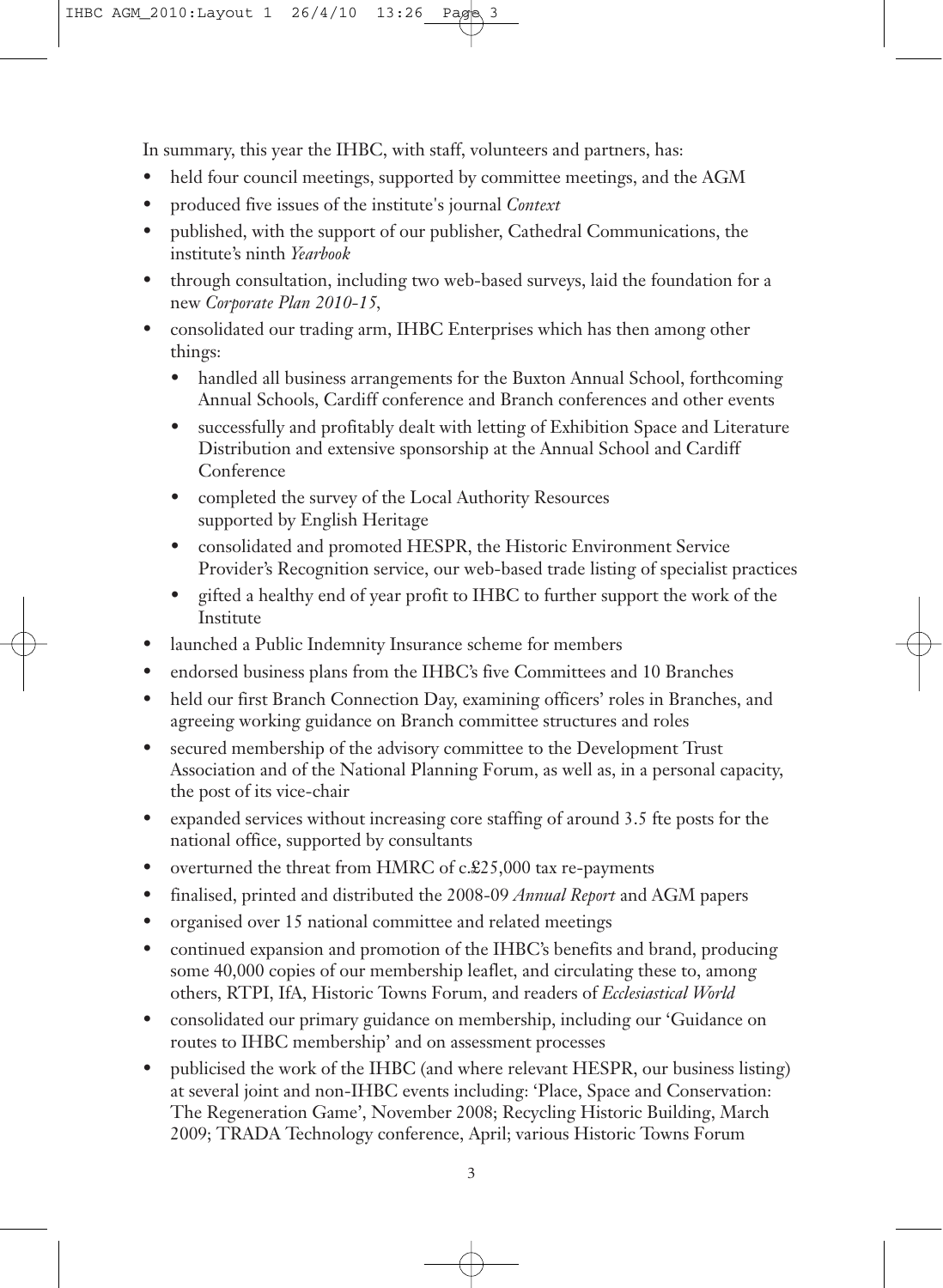events; the final HEACS' conference, May; Village Alive Trust Conference, June; Glasgow Open Doors Day Conservation Hub, September 2009

- consolidated our NewsBlog and e-mail alerts
- introduced a *Membership e-letter* and produced 2 issues
- recast our web-based jobs advertising service, simplifying advertising processes and rationalising costs
- introduced the Technical Register on the web
- maintained core web services, including Home Page, information and links, events, committees, Branches etc, and added or enhanced numerous other web features, including: a web-based Technical Bibliography; a page on tax relief for subscriptions; a list of specialist web-based registers, and substantially expanding our web based research resources
- consolidated our web-based booking service for events, and developed it for Branch and third party use
- organised and successfully delivered the Annual School in Buxton, incorporating our record-breaking Day School, Fringe School, AGM and Annual Dinner
- organised 3 major branch training events and numerous other Branch activities and meetings, detailed on our Branch websites
- published at least 20 Branch newsletters
- progressed the IHBC Gus Astley Annual Student Award 2009, supported by the Gus Astley Memorial Fund, concluding the second year of awards, with Malcolm Cooper, Historic Scotland Chief Inspector as judge, and incorporating in the 'Fringe' to the Annual School
- held a major seminar in Cardiff in September, 'Conservation: Making the Economic Argument', linked to our peripatetic quarterly council, with contributions from WAG Heritage Minister and the Chief Executive of Cadw
- initiated discussions about mentoring for membership applications and a web resource for supporting links between professionals volunteering services and other NGO initiatives, IHBC's *CapacityBuild*
- monitored and advised on threats to services and skills in local authorities, including providing core information to members on duties, standards and expectations of local authority conservation services
- partnered with RTPI in the hosting and operation of the conservation group of its Urban Design Network, holding meetings on new legislation in Scotland and World Heritage Sites
- maintained our energetic advocacy of conservation in the context of HPR, notably through initiating our responses to the draft PPS on the historic environment (PPS 15/PPS 5) including an article by our Chair in the RTPI's membership journal, *Planning*
- supported the Heritage Link (now Heritage Alliance) bid for a Parliamentary Officer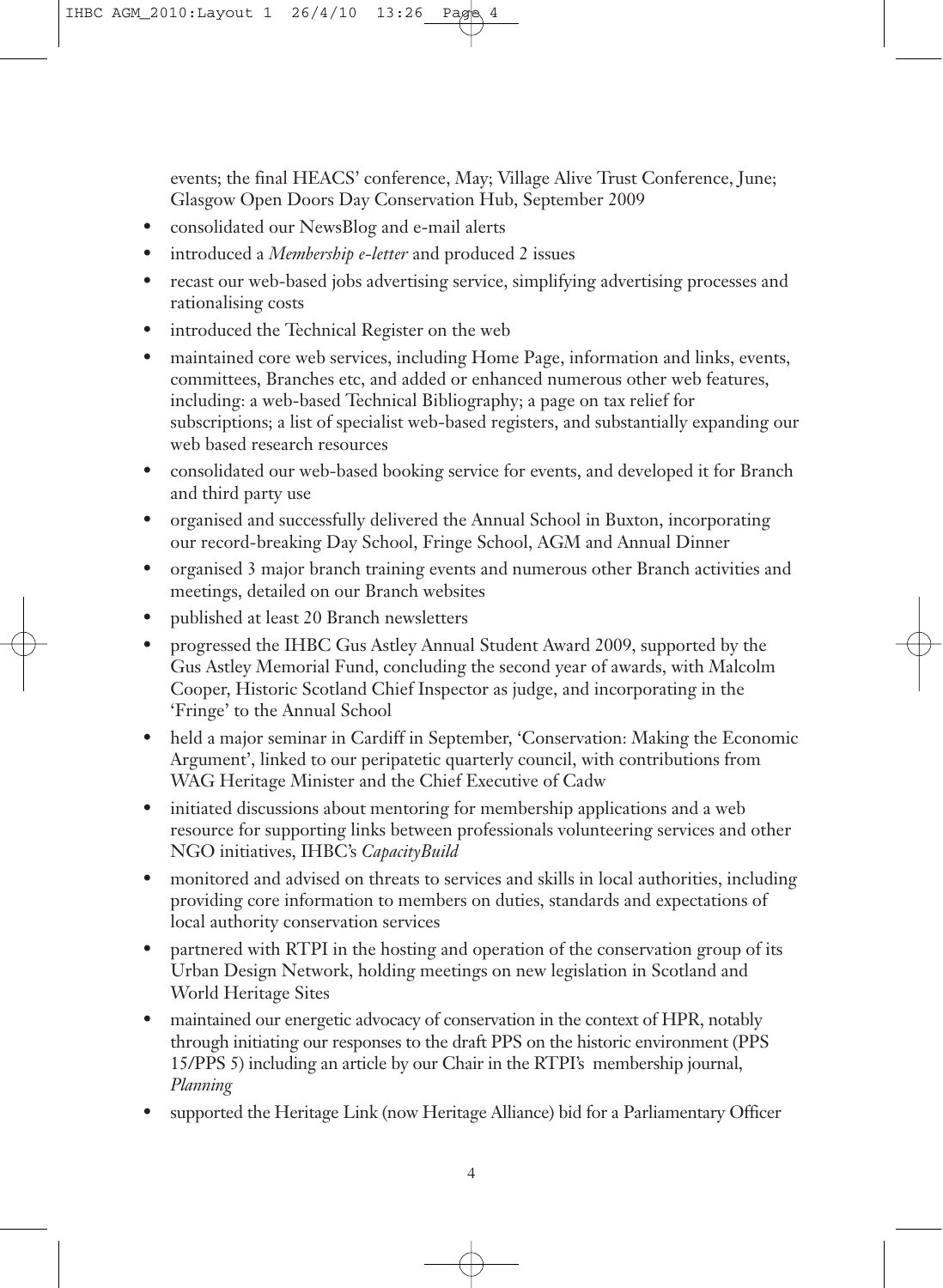- seconded our Membership Services Officer to Historic Scotland to assist Cold War heritage investigations
- agreed a joint report with English Heritage and ALGAO on local planning authority resources, 'Implementing the Heritage Protection Reforms: A Report on Local Authority and English Heritage Staff Resources' (May 2009)
- initiated the update of our 2009-10 mapping of local planning authority conservation services in England
- continued to monitor local authority conservation salaries and conditions, with records going back to 1998
- featured in a SPAB journal, *Cornerstone,* focussing on our representations on the implications of effective HPR
- delivered, with partners the Prince's Regeneration Trust and the Civic trust for Wales, the conference 'Recycling Historic Buildings – Empowering local authorities and Communities', in Llandudno, on 26 March
- maintained high-level meetings and dialogue with the national heritage agencies including Historic Scotland, English Heritage, Cadw and DOENI
- maintained contact with ConstructionSkills & NHTG-led meetings of the All Party Parliamentary Group on Arts and Heritage in Westminster, covering conservation and heritage protection
- developed political partnerships and promotion through high level political and advocacy events, including dinner with the WAG Heritage Minister, Alun Ffred Jones, and meetings with senior officials in the Department for Communities and Local Government (DCLG) and the Department of Culture, Media and Sport (DCMS), and, through the Built Environment Forum Scotland (BEFS), in the Scottish Government, as well as, in Wales, in particular through the membership of the Historic Environment Group
- contributed to the evolution of the draft Planning Policy Statement on the Historic Environment in England, leading on the joint IHBC-RTPI response
- shaped responses to the revision of heritage legislation for Scotland, in the form of the Amendments Bill, independently and through direct partnership with RTPI and through membership of BEFS
- played an active role in meetings and events, including securing commitments on additional funding, leading to the consolidation of Built Environment Forum Scotland (BEFS) as a built environment intermediate body following controversial calls for its remit to be confined to 'historic' environment interests
- partnered with the RTPI Urban Design Network (Heritage Interest Group), on Scottish policy developments, World Heritage Sites, PPS discussions and other initiatives
- contributed to core discussions on operational standards and service delivery requirements for Historic Environment Records under HPR, including providing advice on internal structures in English Heritage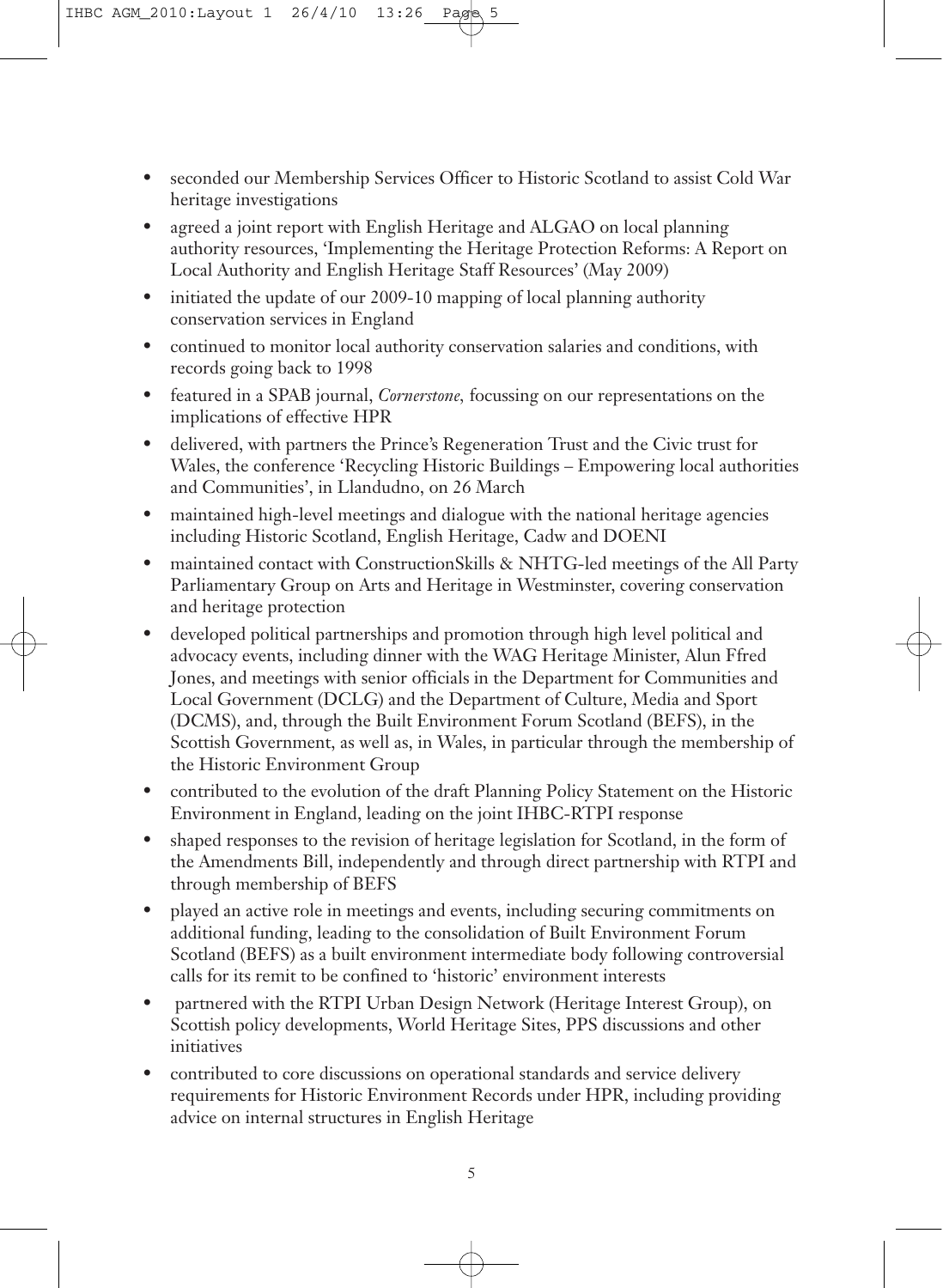- completed the pilot scrutiny of the institute's compulsory CPD, directed to the Council's elected members, officers and branch representatives, refining the system accordingly
- continued contributions to and partnership in the development of the new 'universal portal' for historic environment information in England, the Heritage Gateway
- continued links with the Urban Design Alliance
- partnered in the Implementation Group established following to implement the Action Plan based on the report of the National Heritage Training Group (NHTG) and ConstructionSkills (the relevant sector skills council) into skills-needs assessment for built environment heritage professionals
- supported the launch of the 'Memorandum of Understanding' signed between ConstructionSkills, English Heritage and The All Party Parliamentary Arts and Heritage Group, and launched in the Houses of Parliament
- continued discussions with National Heritage Agencies, COTAC, ConstructionSkills, and others, on the development of National Occupational Standards for historic environment conservation profession
- enhanced partnership with building preservation trust and related regeneration interests though the joint conference in Gorton, Manchester, 'Place, Space and Conservation: The Regeneration Game', in November 2008, with the Civic Trust, Association of Preservation Trusts, Princes Regeneration Trust and the Architectural Heritage Fund, all with support from English Heritage
- concluded IHBC's involvement with the English Heritage funded investigation of skills and training needs for specialists in architectural and buildings history
- contributed to various strategies on training needs for conservation professionals inside and outside local government, including HELM
- contributed to the Science and Heritage Cluster supported by joint Research Council funding
- contributed to the development of the three National Heritage Science Strategy reports, led by English Heritage
- participated in the development of the Historic Environment Strategic Statement for Wales
- maintained support for and discussions with built environment stakeholder organisations on a pan-professional accreditation system, operating under the 'Edinburgh Group' operations and now hosted by COTAC, while promoting the web site www.understandingconservation.org
- recognised two conservation courses under the institute's revised system of full recognition
- co-hosted the joint IHBC/IfA study day at Oxford University's Department for Continuing Education
- continued partnership investigation into the development of a Historic Environment network for Wales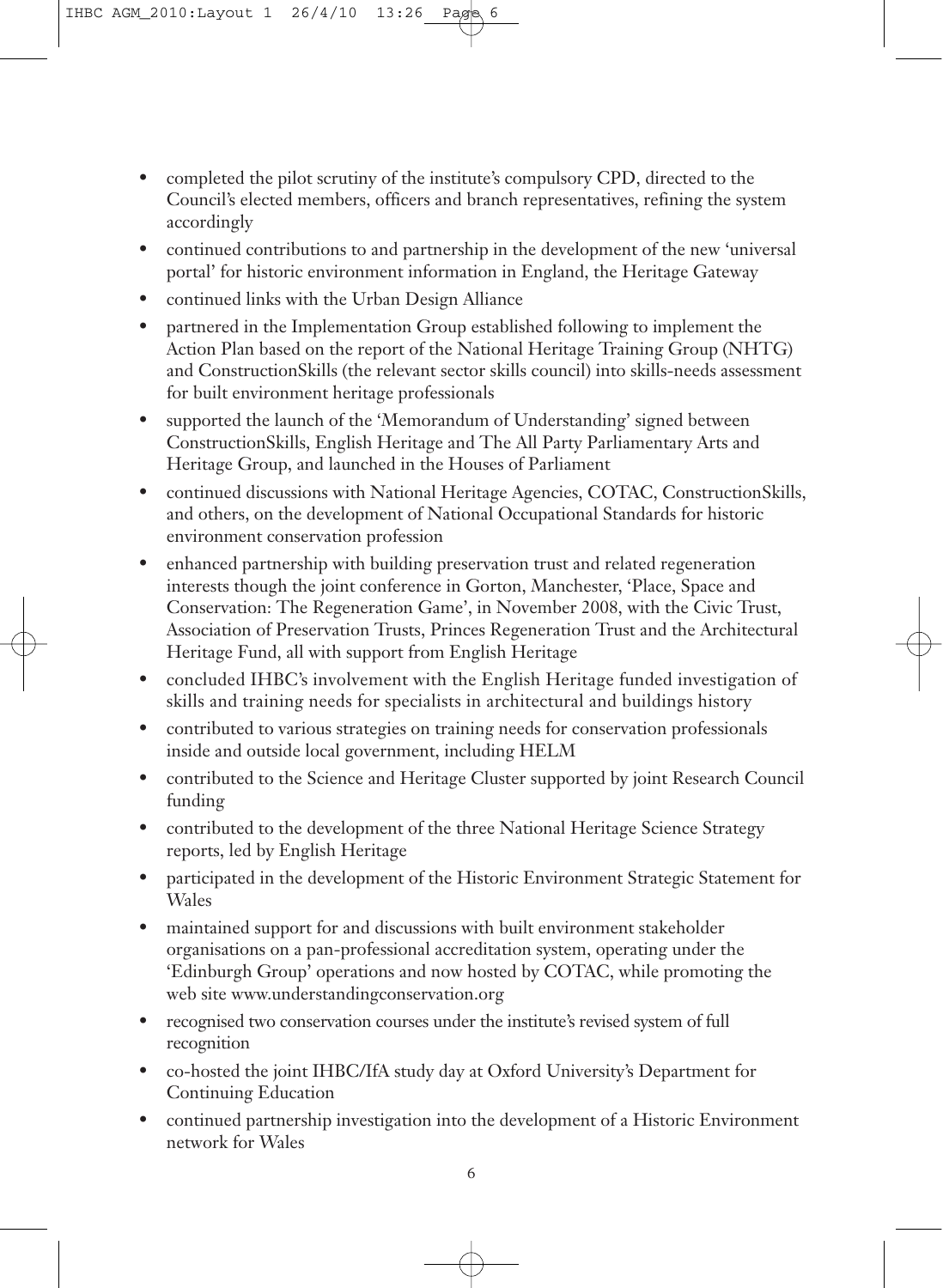- maintained the National Listed Building Prosecution Database and prepared it for web launch
- maintained discussions with the Conservation Course Directors' Forum (CCDF) on relevant educational issues, including through appointment of a CCDF representative on the IHBC's Education Committee
- enhanced contacts with prospective funding interests in key sector organisations including CLG, Homes and Communities Agency and Academy, LGA and the national heritage agencies
- participated in 'Heritage Counts' through membership of The Historic Environment Review Executive Committee (HEREC)
- contributed to EH-funded research on diversity in the sector
- partnered in conferences with Civic Trust for Wales & Cadw (Llandudno, 23 October, 2009) and Prince's Regeneration Trust (Llandudno, 26 March 2010)
- contributed to conferences, talks, seminars and publications with:
	- Architect's Journal
	- The Survey Association
	- TRADA
	- North East Heritage Skills Fair
	- **Local Government Association**
	- Westminster Briefing
	- The SPAB
	- English Heritage
	- **Local Government Association**
	- National Trust
	- Historic Towns Forum
	- Royal Society of Ulster Architects
	- English Historic Towns Forum (now HTF)
	- Great Places, Glasgow
- in addition, in representative and consultative roles, attended meetings of the following groups and committees, aside from those mentioned above:
- Joint Committee of National Amenity Societies
- English Heritage Research Advisory Panel
- Heritage Lottery Fund
- UK Committee of the Association of Preservation Trusts
- English Historic Towns Forum
- UK Historic Environment Research Group
- Culture Committee of UNESCO UK
- Built Environment Forum Scotland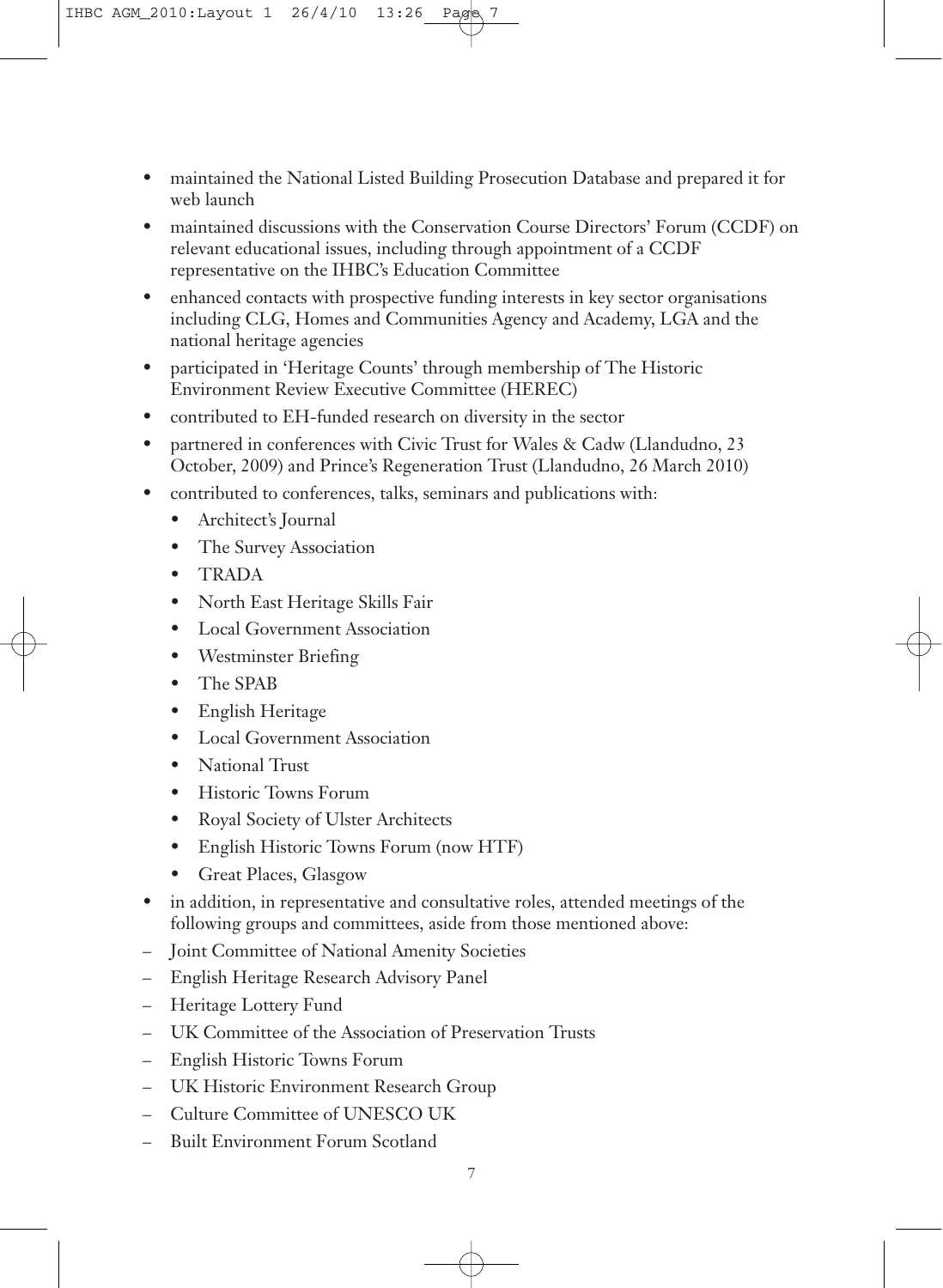- Heritage Link (including sub-committees)
- Maintain our Heritage
- British Waterways
- Built Environment Forum Scotland
- Accreditation Framework for Architectural Conservation (the 'Edinburgh Group')
- National Heritage Training Group
- Agencies co-ordinating group
- Historic Buildings Fire Research Co-ordinating Committee
- CLG Asset Transfer Unit Stakeholders Forum
- English Heritage's BAR Reference Group
- COTAC
- contributed to other meetings of or with:
	- CABE
	- LGA Heritage Advisors
	- Archaeology Training Forum
	- Supervisory Board of the AABC
	- English Stone Forum
	- Northern Ireland Heritage Service
	- Cross Party Group for Architecture and the Built Environment, in the Scottish Parliament
	- Local Government Association
	- Heritage Lottery Fund
	- Prince's Regeneration Trust
	- UK Historic Environment Research Group (UK HERG)
- contributed formally to the following consultations, among others:
	- *Coastal Change Policy,* DEFRA
	- *Parts L & F of the Building Regulations,* DCLG
	- *Greater Flexibility for Planning Permissions,* DCLG
	- *Removal of the Duty of Planning Authorities to Notify Historic Scotland on Certain Types of LBC Applications,* Historic Scotland
	- *The Ancient Monuments and Listed Buildings (Amendment) (Scotland) Draft Bill (IHBC response & Built Environment Forum Scotland (BEFS) Joint response),* Historic Scotland
	- *Archives for the 21st century,* The National Archives
	- *TAN22: Planning for sustainable buildings,* Welsh Assembly Government consultation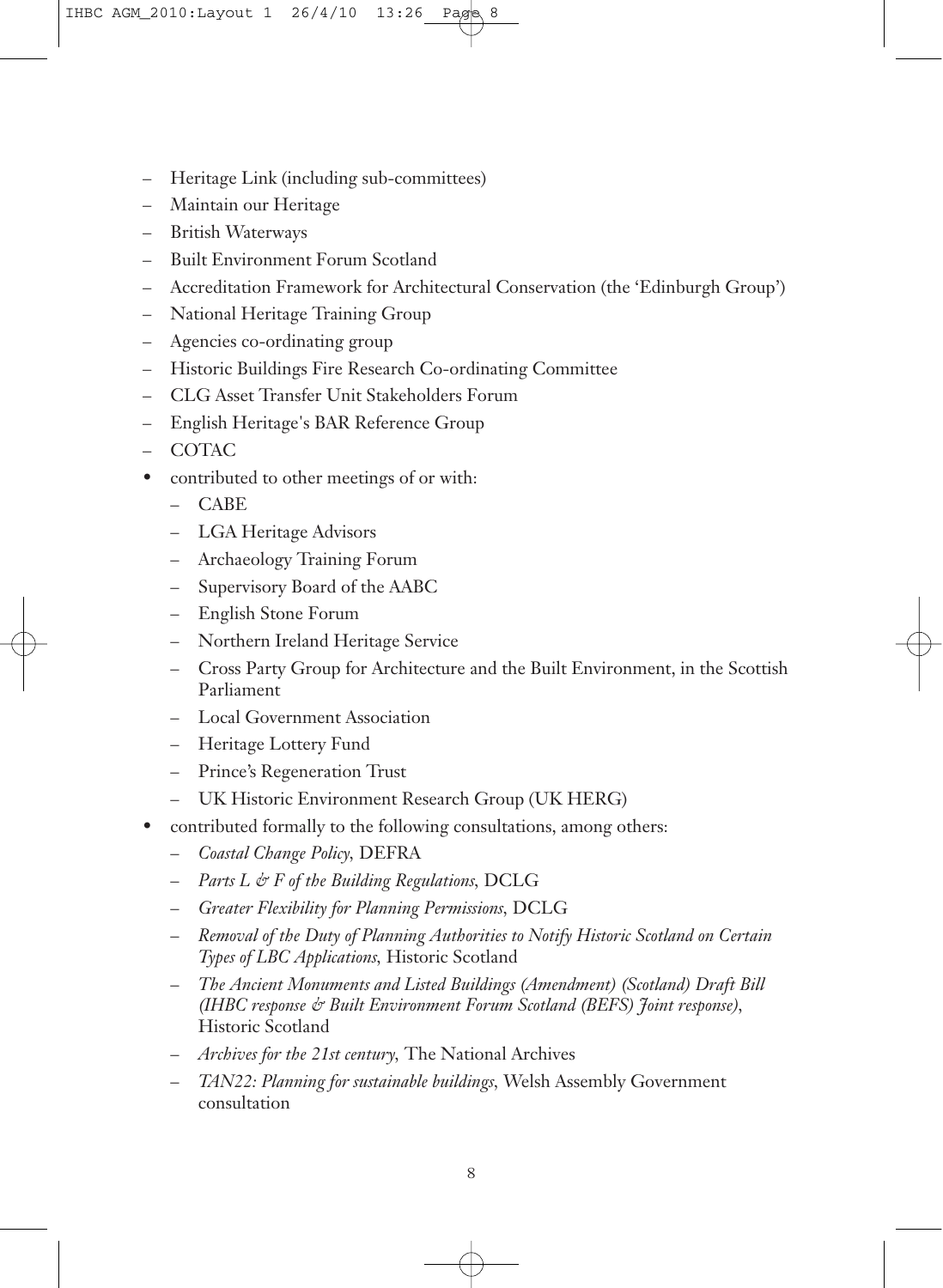- *Planning for prosperous economies,* DCLG
- *Large Digital Screens,* English Heritage
- *Flood Water management Bill,* DEFRA
- *A Safer Way: Consultation on making Britain's roads the safest in the world,* Department for Transport
- *Delivering marine conservation and zones and European Marine Sites,* Marine Diversity Team
- *Working together to protect crowded places & Safer Places: A counter–terrorism supplement,* Home Office
- *Draft guidance on temporary structures for events,* English Heritage
- *Consultation on Scottish Planning Policy (SPP) Consultative Draft,* Scottish Government
- *Pre–application consultation and application procedures for nationally significant infrastructure projects,* DCLG
- INSPIRE, DEFRA
- *Choosing sites for nuclear power stations,* Department of Energy and Climate Change
- *Heat and Energy Saving Strategy,* Department of Energy and Climate Change
- *Draft Eco–Towns PPS,* DCLG
- *Statutory Consultees for national Policy Statements,* DCLG
- *Future Landscapes,* Natural England
- *Designing Streets, Transport Admin. Team,* The Scottish Government
- *Definition of zero carbon homes and non–domestic buildings,* DCLG
- *Consultation on Householder Permitted Rights, Directorate for the Built Environment,* The Scottish Government
- *Delivering a sustainable transport system,* DaSTS
- *World Heritage for the Nation: Identifying, Protecting and Promoting our World Heritage,* DCMS
- *Towards a nuclear national policy statement, DBERR Transforming Places,* DCLG
- attended meetings of the various regional historic environment forums ,in England as well as CABE-sponsored design panels
- welcomed our new President Eddie Booth
- and, not least, welcomed another 225 new members to the institute.

**Dave Chetwyn, Chair**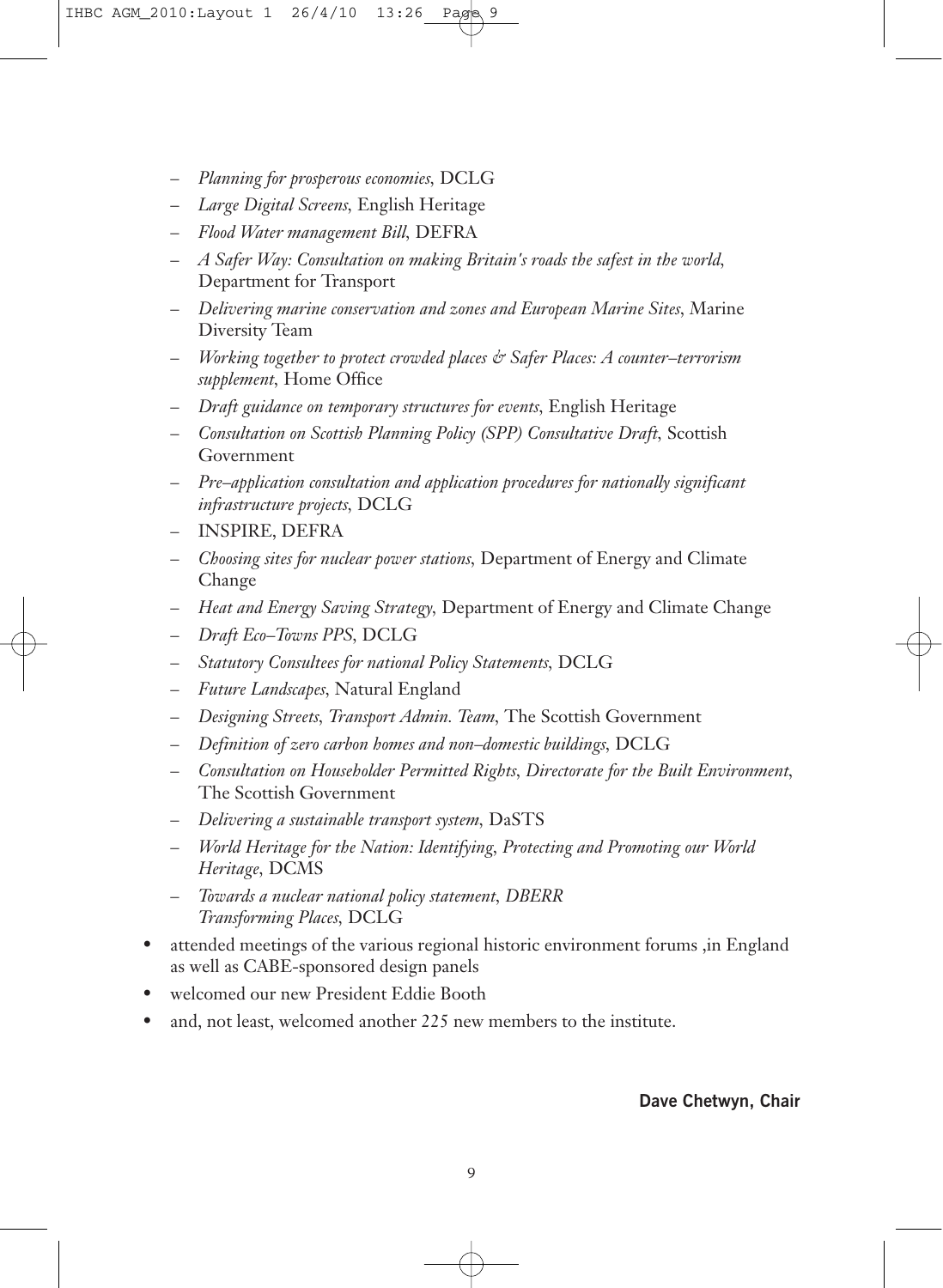# **ACCOUNTS FOR THE YEAR ENDED 30 SEPTEMBER 2009**

#### **STATEMENT OF FINANCIAL ACTIVITIES (including income and expenditure account) FOR THE YEAR ENDED 30 SEPTEMBER 2009**

|                                               | 2009    | 2008      |
|-----------------------------------------------|---------|-----------|
|                                               | £       | £         |
| <b>Incoming resources</b>                     |         |           |
| Incoming resources from generated funds       |         |           |
| Activities for generating funds               | 252,068 | 232,837   |
| Investment income                             | 968     | 6,810     |
| Incoming resources from charitable activities | 71,821  | 68,026    |
| Total incoming resources                      | 324,857 | 307,673   |
| Resources expended                            |         |           |
| Costs of generating funds                     |         |           |
| Publicity                                     | 13,174  | 9,203     |
| Charitable expenditure                        |         |           |
| Charitable activities                         | 142,595 | 135,368   |
| Management and administration                 | 168,439 | 177,987   |
| Total resources expended                      | 324,208 | 322,558   |
| Net outgoing resources                        | 649     | (14, 886) |
| Balances brought forward at 1 October 2008    | 200,716 | 215,602   |
| Balances carried forward at 30 September 2009 | 201,365 | 200,716   |

*All activities derive from continuing operations.*

*For the year ended 30 September 2009 all incoming and outgoing resources were unrestricted funds.*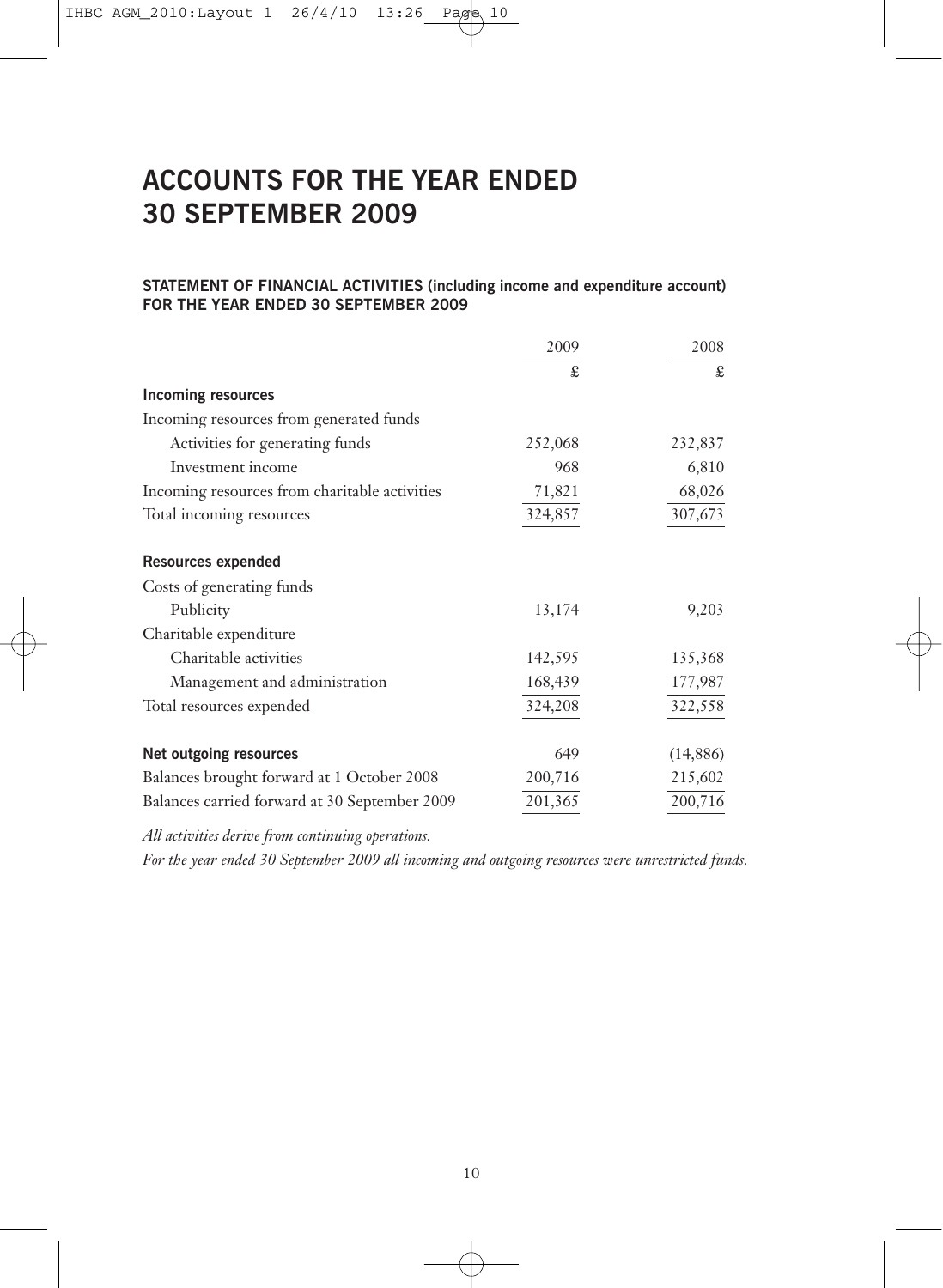## **BALANCE SHEET FOR THE YEAR ENDED 30 SEPTEMBER 2009**

|                             |          | 2009    |          | 2008    |
|-----------------------------|----------|---------|----------|---------|
|                             |          | £       |          | £       |
| <b>Fixed assets</b>         |          |         |          |         |
| Tangible assets             |          | 2,600   |          | 2,795   |
| <b>Investments</b>          |          |         |          |         |
| Unquoted investments        |          | 10,000  |          | 10,000  |
|                             |          | 12,600  |          | 12,795  |
| <b>Current assets</b>       |          |         |          |         |
| Cash at bank                | 167,229  |         | 187,610  |         |
| Debtors                     | 39,826   |         | 18,391   |         |
|                             | 207,055  |         | 206,001  |         |
| <b>Creditors: amounts</b>   |          |         |          |         |
| falling due within one year | (18,290) |         | (18,080) |         |
| Net current assets          |          | 188,765 |          | 187,921 |
| Total net assets            |          | 201,365 |          | 200,716 |
| <b>Funds Unrestricted</b>   |          | 201,365 |          | 200,716 |

These summarised accounts are an extract from the statutory annual report and accounts for the financial year ended 30 September 2009 which have been subject to an audit exemption report issued by Larking Gowen, chartered accountants.

Larking Gowen has confirmed to the board that the summarised accounts are consistent with the annual report and accounts for the year ended 30 September 2009.

These summarised accounts may not contain sufficient information to gain a complete understanding of the financial affairs of the charity. The full annual accounts, the council's report and the audit exemption report on those accounts may be obtained from Lydia Porter at the IHBC Business Office, email admin@ihbc.org.uk.

The financial statements were approved by the board on 29 April 2010 and signed on its behalf by:

D Chetwyn M Knights

**Chairman Treasurer**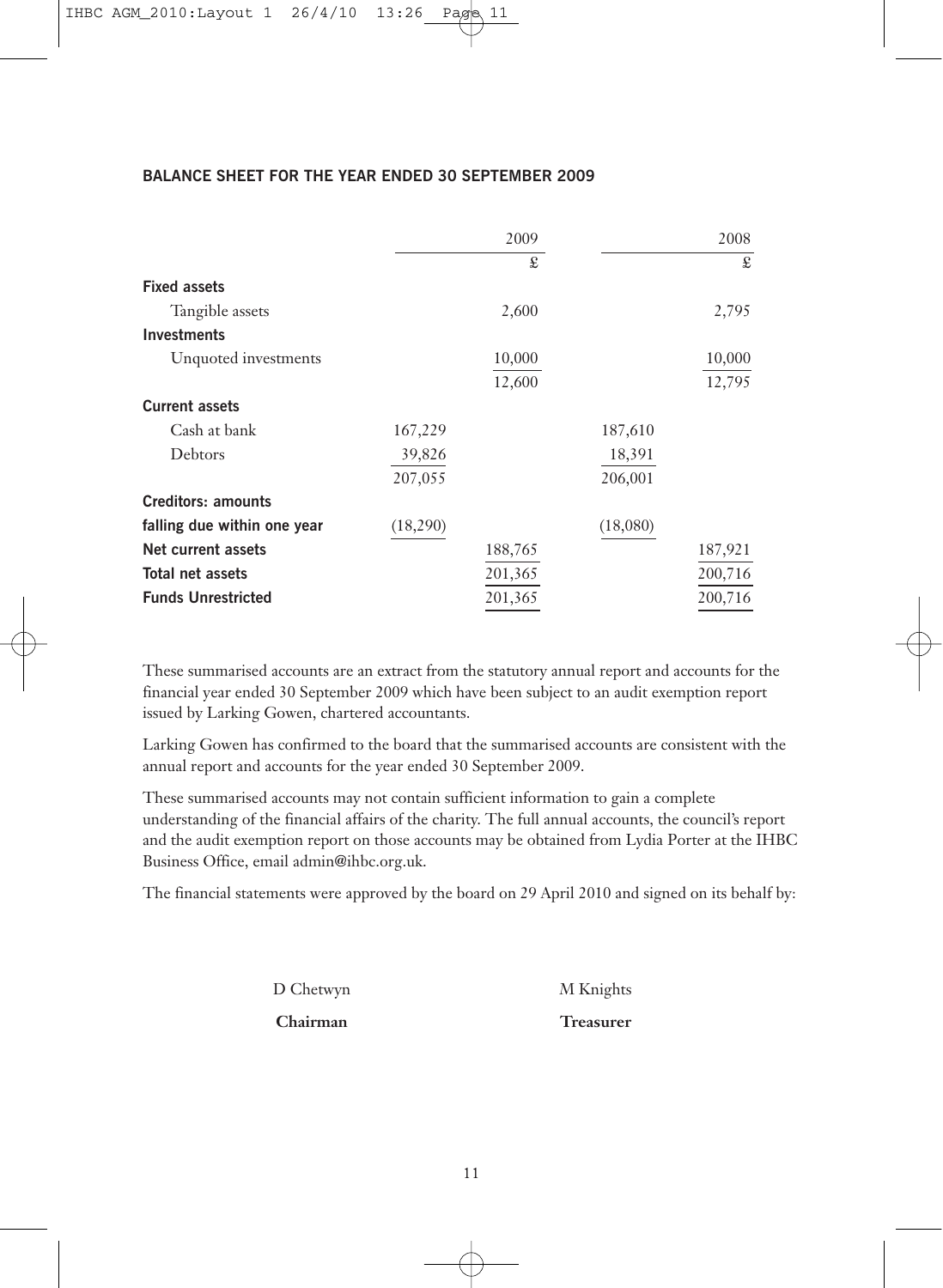# **ELECTION OF OFFICERS AND NOMINATION OF BRANCH REPRESENTATIVES**

# **ELECTION OF OFFICERS**

The following nominations have been received at the registered office of the Institute of Historic Building Conservation:Conservation:

## **Chair**

Jo Evans

**Vice Chair** Sheila Stones standing for re-election

**Treasurer** Michael Knights standing for re-election

**Education Secretary** John Preston standing for re-election

**Policy Secretary** Mike Brown standing for re-election

**Membership Secretary** Nomination pending

**Communications and Outreach Secretary** Charles Strang standing for election

**Council Member** Richard Morrice standing for re-appointment as Secretary and Company Secretary

# **NOMINATION OF BRANCH REPRESENTATIVES**

The following members have been nominated by their branches as representatives on Council. The Meeting needs to confirm their nomination:

**Scotland Branch** Stuart Eydmann

**Northern Ireland Branch** Sharon Brown

**Wales Branch** Nathan Blanchard

**North Branch** Geoff Underwood

**North West Branch** Kate Borland

**Yorkshire Branch** Keith Knight

**East Midlands Branch** Roy Lewis

**West Midlands Branch** Charles Shapcott

**South West Branch** Ian Lund

**South Branch** Julia Foster

**South East Branch** David Kincaid

**East Anglia Branch** Philip Godwin

**London Branch** David McDonald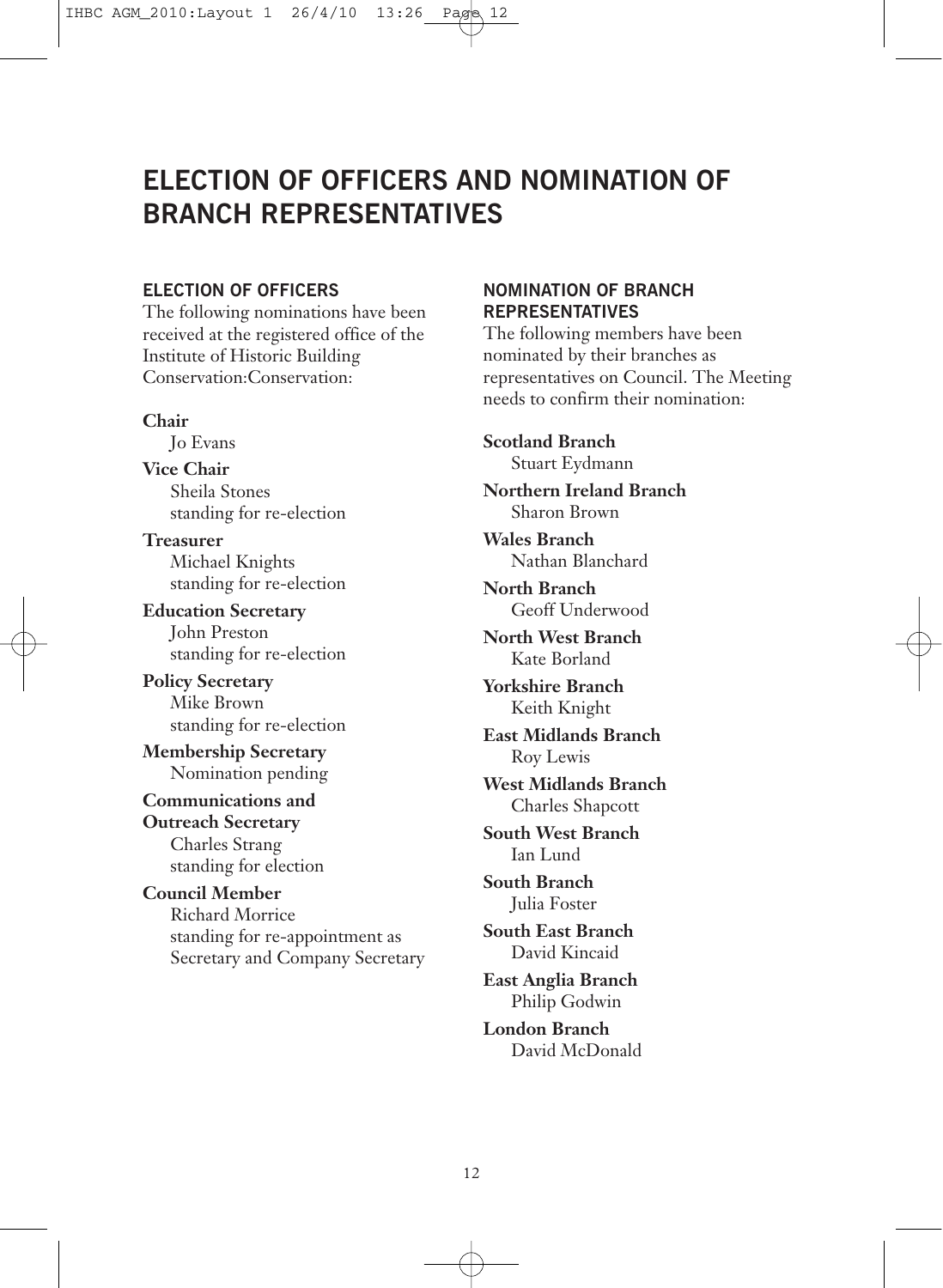# **MOTIONS TO THE AGM**

Motions to the Annual General Meeting shall be made in writing to the Secretary in the names of a proposer and seconder, both to be Full Members, at least 21 full days prior to the AGM. Full details of the institute's AGM procedures are contained within Section 5 of the Articles of Association of the Institute of Historic Building Conservation (see under About IHBC, Business Papers, on the IHBC website).

At the time of printing these papers 3 motions have been received at the institute's offices.

6.1. Constitutional amendment: Registration as a charity in Scotland

Motion, at the request of the Office of the Scottish Charity Regulator, to add the following clause to the Memorandum of Association as paragraph 8:

*'Nothing in this constitution shall authorise an application of the property of the charity for purposes which are not charitable in accordance with section 7 of the Charities and Trustee Investment (Scotland) Act 2005.'*

- 6.2 To note and welcome the publication of the disciplinary procedures relating to professional conduct, posted on the IHBC's website in April 2010 (copies available)
- 6.3 To adopt the IHBC's Corporate Business Plan 2010-15 (copies available; see www.ihbc.org.uk for final text).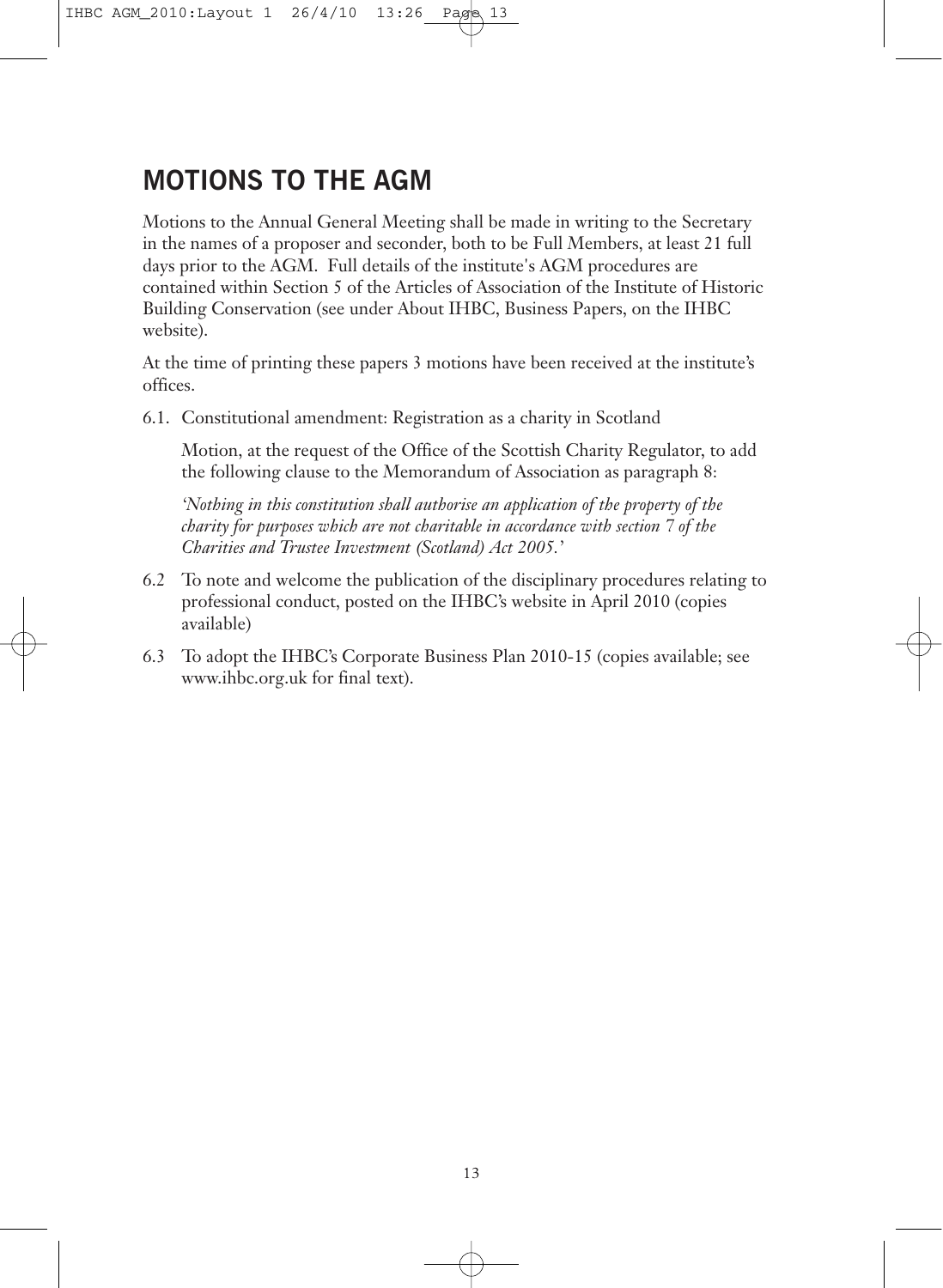# **MINUTES OF THE ANNUAL GENERAL MEETING OF THE INSTITUTE OF HISTORIC BUILDING CONSERVATION 2009**

**The Palace Hotel, Palace Road, Buxton on Friday 12 June 2009 Chair: Eddie Booth, IHBC President**

## **Present**

Jacob Amuli Michael Atkinson Katherine Bailey Kate Baxter-Hunter Gill Bayliss David Blackburn Nathan Blanchard Debbie Boffin Eddie Booth Kate Borland Stephen Bradwell Barry Bridgwood Mike Brown Sharon Brown Adrian Browning Dave Bullen Nichola Burley Ken Burley David Burton-Pye Hilary Byers James Caird Elizabeth Campbell Dave Chetwyn Richenda Codling Jane Corfield Sara Crofts Graham Darlington Alison Davidson Devon DeCelles Kate Dickson Susan Dobby Catherine Dove Jo Evans Harvey Faulkner-Aston Julia Foster

John Gerrard James Gibson Philip Godwin Emilia Hands Chris Hawkins Charmain Hawkins Alison Henry Peter Hoey Jane Jackson Barry Joyce David Kincaid Bob Kindred Michael Knights Derek Latham Adam Lathbury Graham Lawrence David Lovie Ian Lund Isla Maclean Liz Marten Liz Mayle David McDonald Richard Morrice Allan Morrison Joanne Needham Fiona Newton Seán O'Reilly Chloe Oswald Justine Page Robert Parkinson Mark Parsons Robert Platts Lydia Porter John Preston Stewart Ramsdale

Fiona Reynolds Paul Rhymes Stephen Rickards Seán Rix David Roemmele Michael Rowan Carole Ryan David Scott Charles Shapcott Sheila Stones Charles Strang Thomas Street Richard Taylor Michael Taylor Jonathan Taylor Rose Thompson Marc Timlin Richard Tuffrey Nicole Twort Varian Tye David Viner Rebecca Waddington Charles Wagner Robert Walker John Webb Sarah Woodcock Luke Wormald Katie Wray John Yates Maria Yioutani-Iacovides Chris Young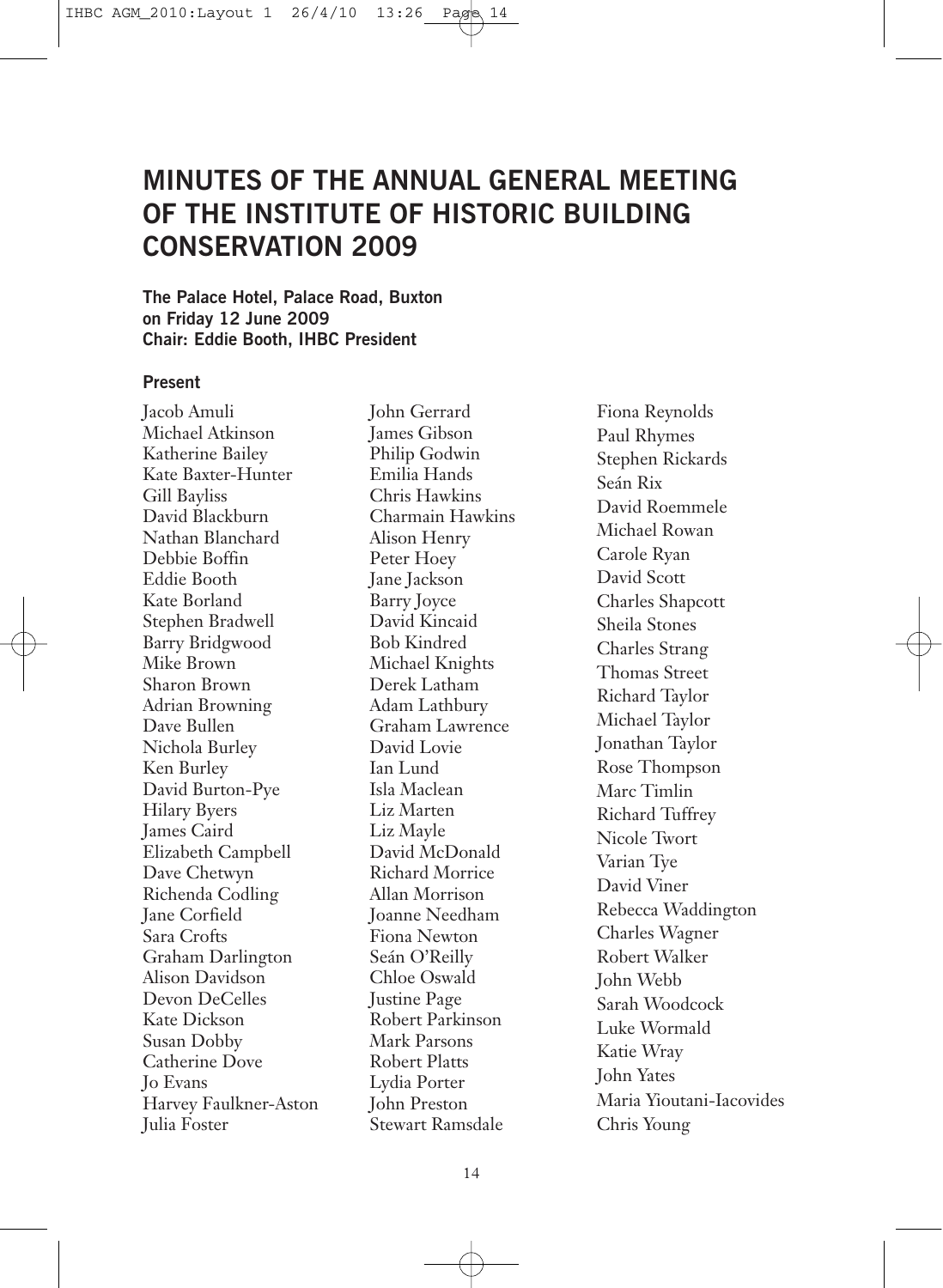# **1 Apologies for absence**

Nigel Barker Mark Barnard Marion Barter Chezel Bird David Birkett Doug Black Jenny Carlile Jill Channer Nick Collins Gary Cooper Richard Dean Ron Douglass Chris Drage

Adron Duckworth Richard Eckersley John Edwards Rik Fox Stephen Guy Michael Gwillam Philip Heath Jonathan Hurst Colin Johns Roger Joyce Dave Jump Roy Lewis Debbie Mays

Peter Mills Beverley Mogford Neil Sumner Alan Taylor Lowri Thomas Trefor Thorpe John Townsend Paul Velluet Clare Vint Paul White Peter White Sue Whitehouse Chris Wood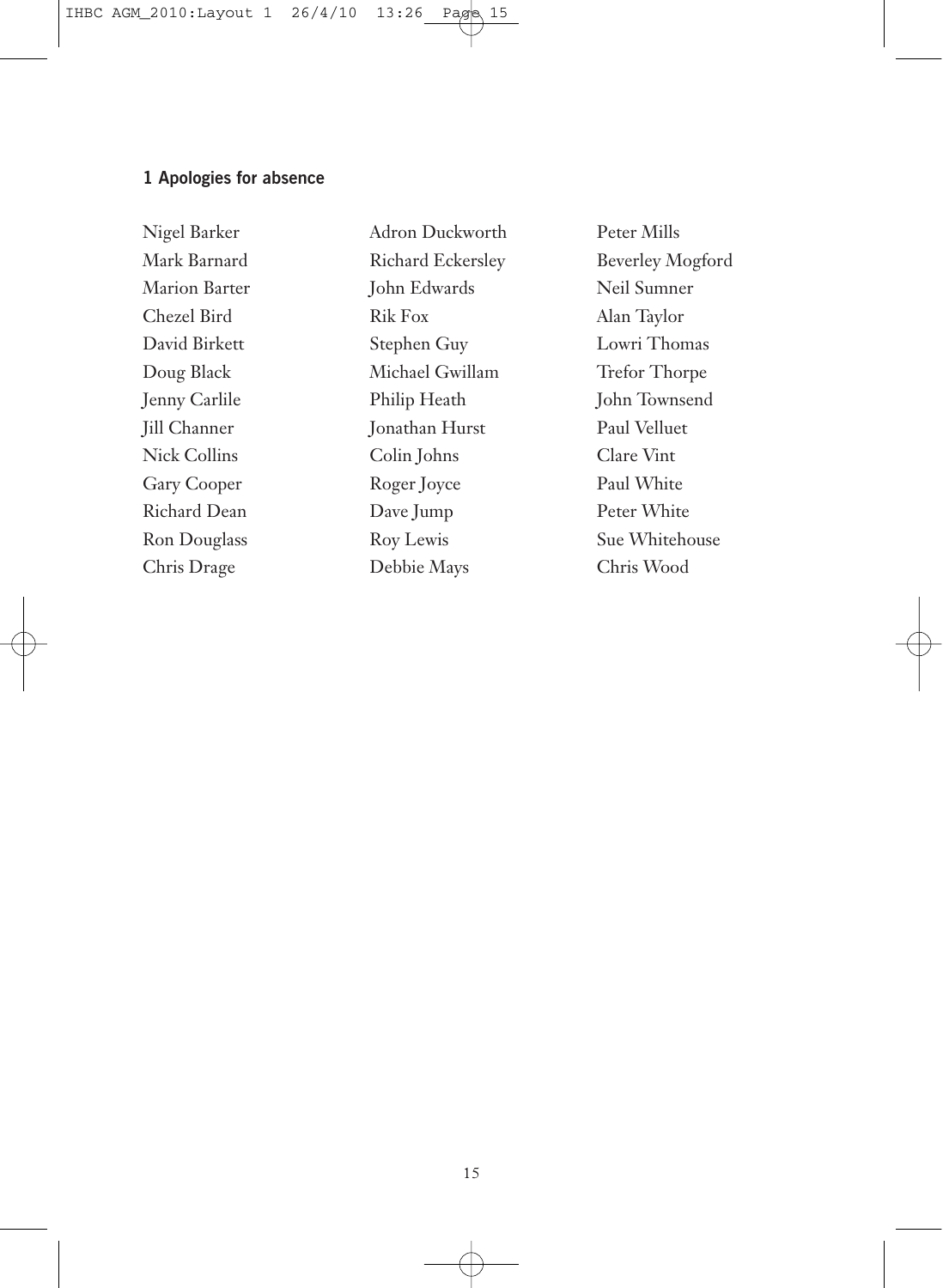### **2 Minutes of the AGM held on Friday 27 June 2008 and matters arising**

The minutes were circulated prior to the meeting with the council's report and the accounts. The name of one attendee who had been omitted from the minutes was added.

Under item 7.2 James Gibson (JG) asked if a full disciplinary procedure was in place as the minutes were unclear. Richard Morrice (RM) said that it is taking longer than anticipated to finalise the policy but one is in use in the meantime. This involves of an initial enquiry panel that ascertains if there is a substantive case to answer, and if so the complaint would be forwarded to a disciplinary panel. JG asked when a finalised procedure would be in place. RM said it was hoped that it would be ready by the 2010 AGM, but stressed that this was a sensitive issue. Sue Dobby proposed an amendment to the minutes to clarify them so that the fourth sentence of item 7.2 reads 'RM said that the institute does not have a finalised disciplinary procedure etc'. This was agreed by the meeting.

With these amendments inserted the minutes were accepted as an accurate record of the meeting. Approval of the minutes was proposed by Robert Parkinson and seconded by Bob Kindred. The president, Eddie Booth (EB), then signed the minutes.

### **3 Council's report**

DC drew the meeting's attention to the nine page list of activities in the AGM papers that the institute had been involved in during the year. He said it had been a very busy year and this had been achieved with few staff and many volunteers. EB noted that David Lovie, the recently retired president, had still been giving his time.

Robert Parkinson asked if under point 13 on page 3 the circulation of leaflets really was 45,000. Seán O'Reilly (SOR) confirmed that was correct and that the circulations carried out were not just to get new members but also to raise the profile of the institute within the historic environment sector. Every 100 new members brings in approximately £10,000 in subscriptions so it is also a good investment.

### **4 Accounts for 2007 - 2008**

The treasurer, Michael Knights (MK), drew the meeting's attention to the accounts summary as published in the AGM papers and they were taken as read.

He also reported that there has been an issue with VAT. HM Revenue and Customs (HMRC) had taken a view that some of the IHBC's activities were no longer classed as educational and therefore were now subject to VAT. This covered about a 12 month period some six years ago. The accountants had felt that this contravened previous advice and made a case to HMRC to refute the ruling. Confirmation has just been received that HMRC has re-considered its position and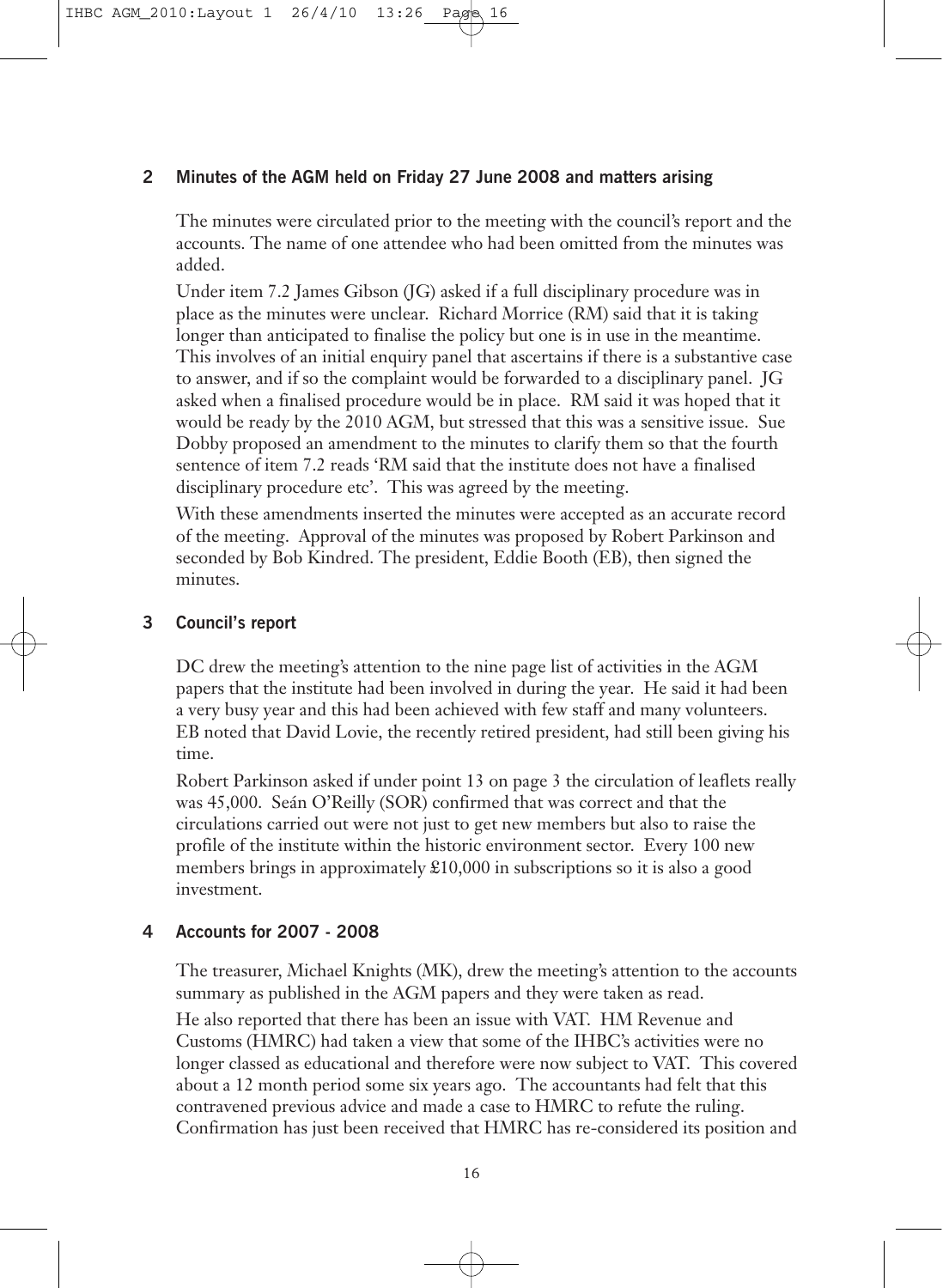that no back duty is payable. A member from the floor was aware a building preservation trust had been targeted by HMRC in a similar way over VAT but this had also been dropped.

A question was raised about project work. SOR said this formed a developing part of the institute's work which included supporting branches in developing and delivering the annual school.

Under Resolution 1 MK recommended the accounts to the meeting, the approval of which was proposed by Nathan Blanchard and seconded by Charles Strang.

Under Resolution 2 MK recommended the appointment of Larking-Gowen as accountants, the approval of which was proposed by Charles Strang and seconded by David Kincaid.

### **5 Election of officers**

The president drew the meeting's attention to the list of officers for election as printed in the AGM papers. He noted that the last contested election had involved Mickey King who recently passed away. EB had attended the funeral with many others and said Mickey was a much missed colleague.

The post of communications and outreach secretary had been vacant but Charles Strang had come forward for that post. This and the remaining posts of chair, vice chair, treasurer, education secretary, membership secretary, policy secretary and secretary to the IHBC were voted for en bloc, and were proposed by David Lovie, seconded by Liz Marten and agreed by the meeting.

The nominations of branch representatives were also listed in the AGM papers. The nominated person for the East Anglia branch is Stacey Weiser-Jones. The nominations, which were dealt with en bloc, were proposed by Robert Walker, seconded by Mike Brown and agreed by the meeting.

### **6 Motions to the AGM**

No motions had been received by the secretary Richard Morrice (RM).

# **This completed the official business of the Annual General Meeting. This was followed by an open discussion.**

### **7 Any other business**

7.1 Bob Kindred (BK) reported that the Gus Astley Memorial Fund had not seen any change in funds after the initial donations until this year. A donation of £400 had been received from the North West branch and a very generous donation from Mrs Shelia Astley of £1500 had also been received. Mrs Astley had attended the fringe event at the school in Guildford last year and had been very impressed with the Gus Astley Awards. BK said the fund currently stood at approximately £4,600.